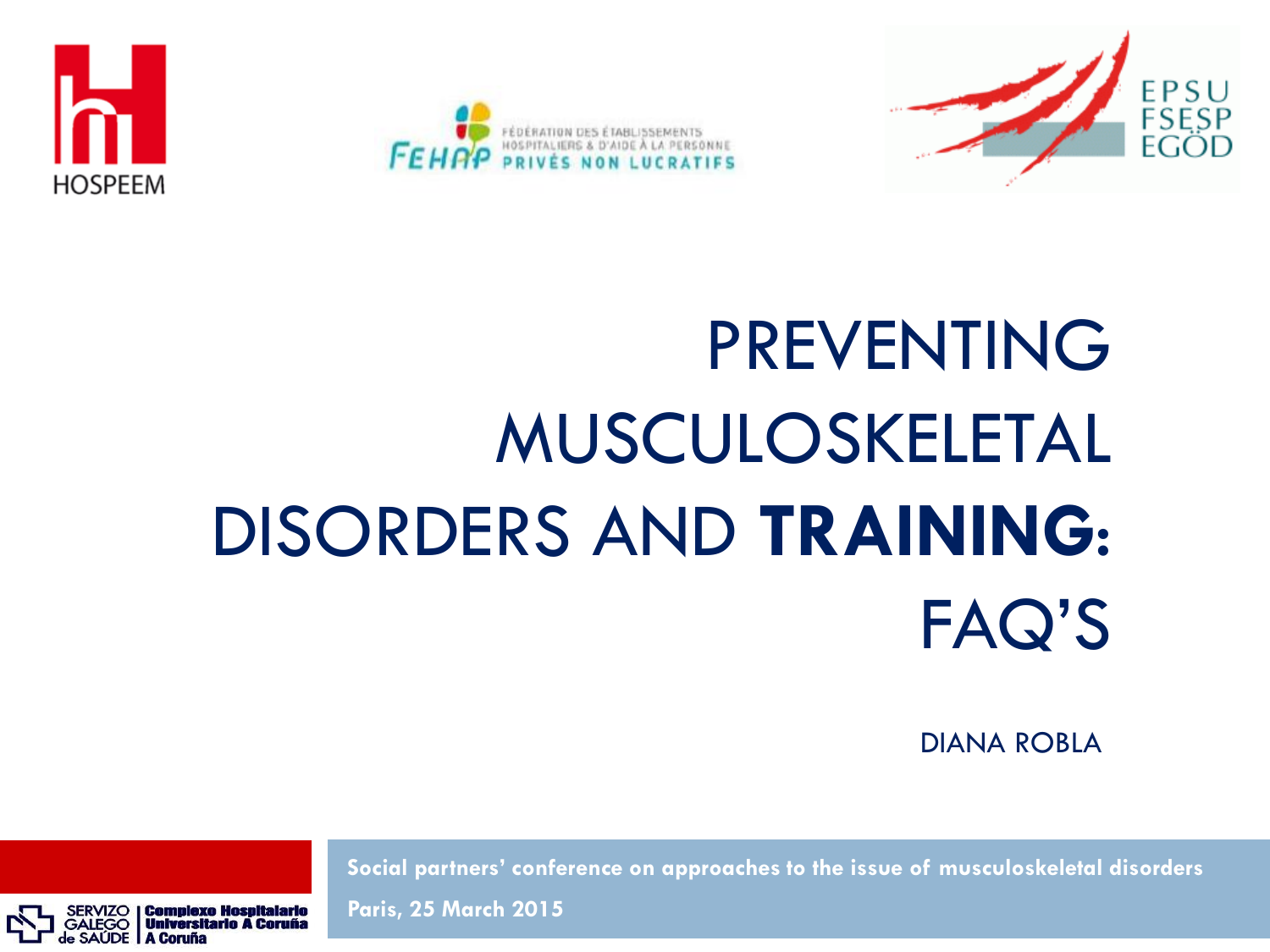

| <b>CONCLUSIONS</b> |                                            |  |
|--------------------|--------------------------------------------|--|
| <b>HOW</b>         | • DO WE KNOW IF OUR TRAINING IS EFFECTIVE? |  |
| <b>WHICH</b>       | • SHOULD BE THE COMPETENCIES?              |  |
| <b>HOW</b>         | • SHOULD BE THE PROPER TRAINING?           |  |
| <b>WHO</b>         | • MUST BE TRAINED?                         |  |
| WHY                | • IS NEEDED?                               |  |
| <b>WHAT</b>        | • IS TRAINING?                             |  |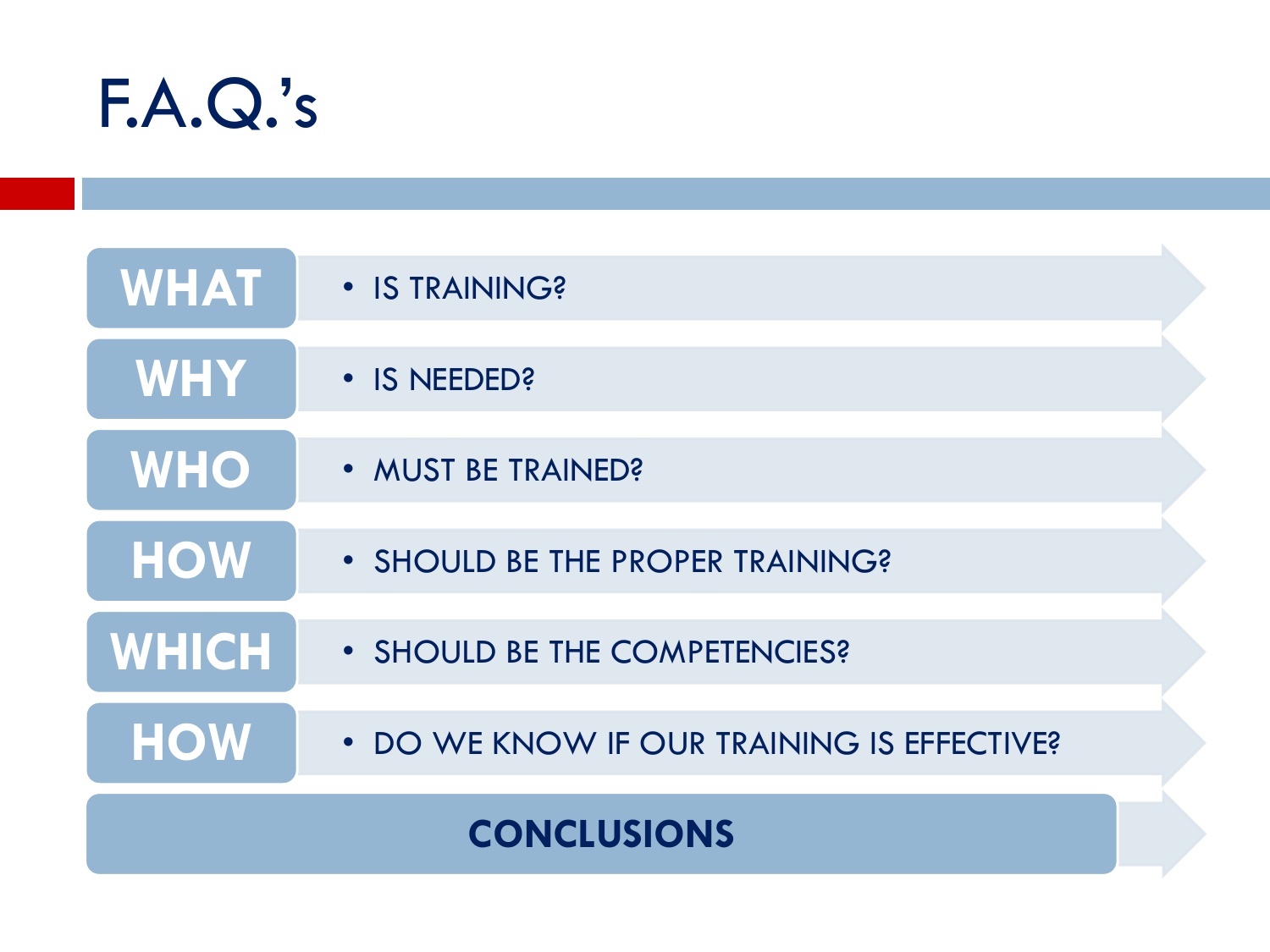## **WHAT** is TRAINING?

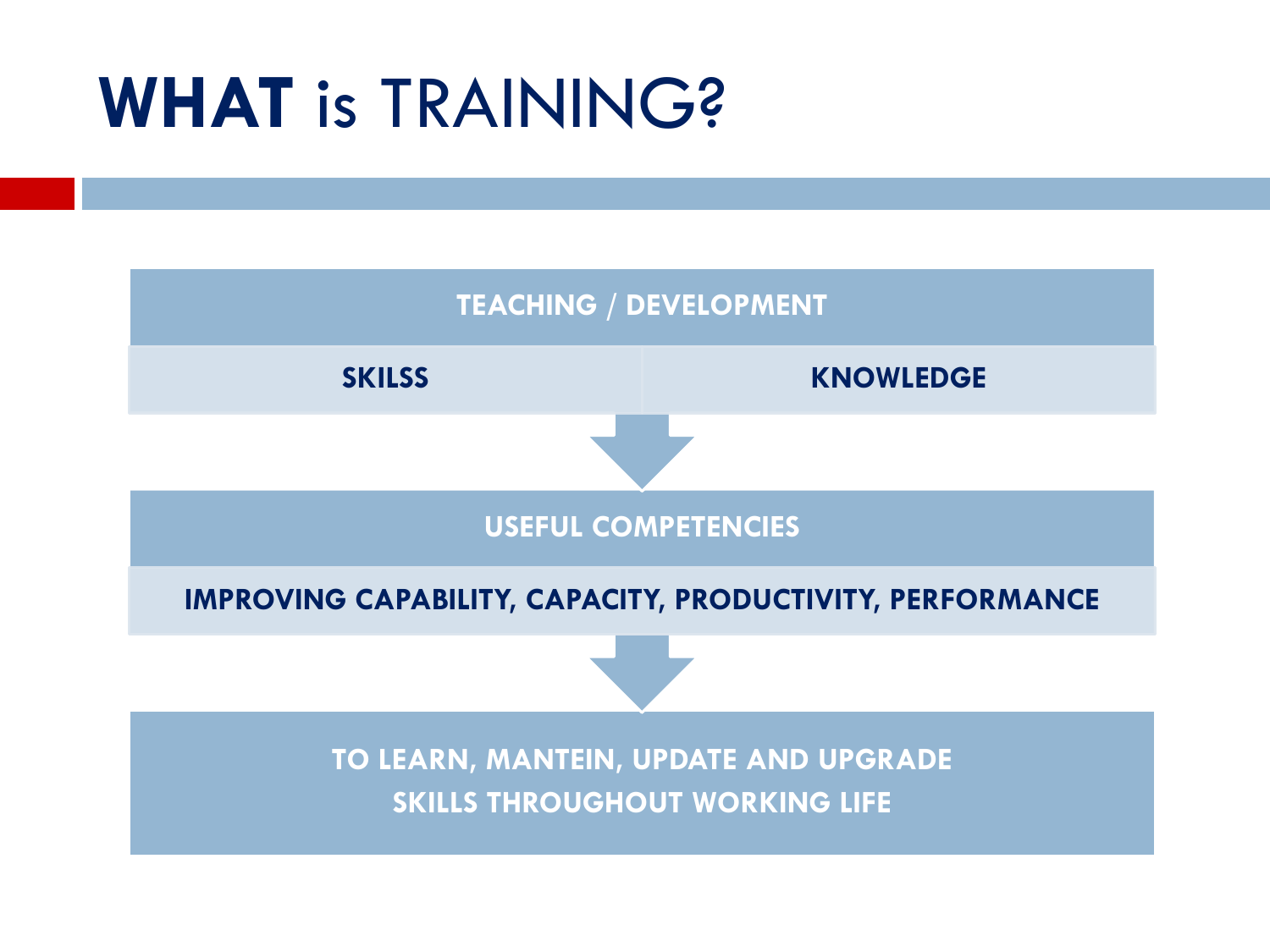## **WHY is needed?**

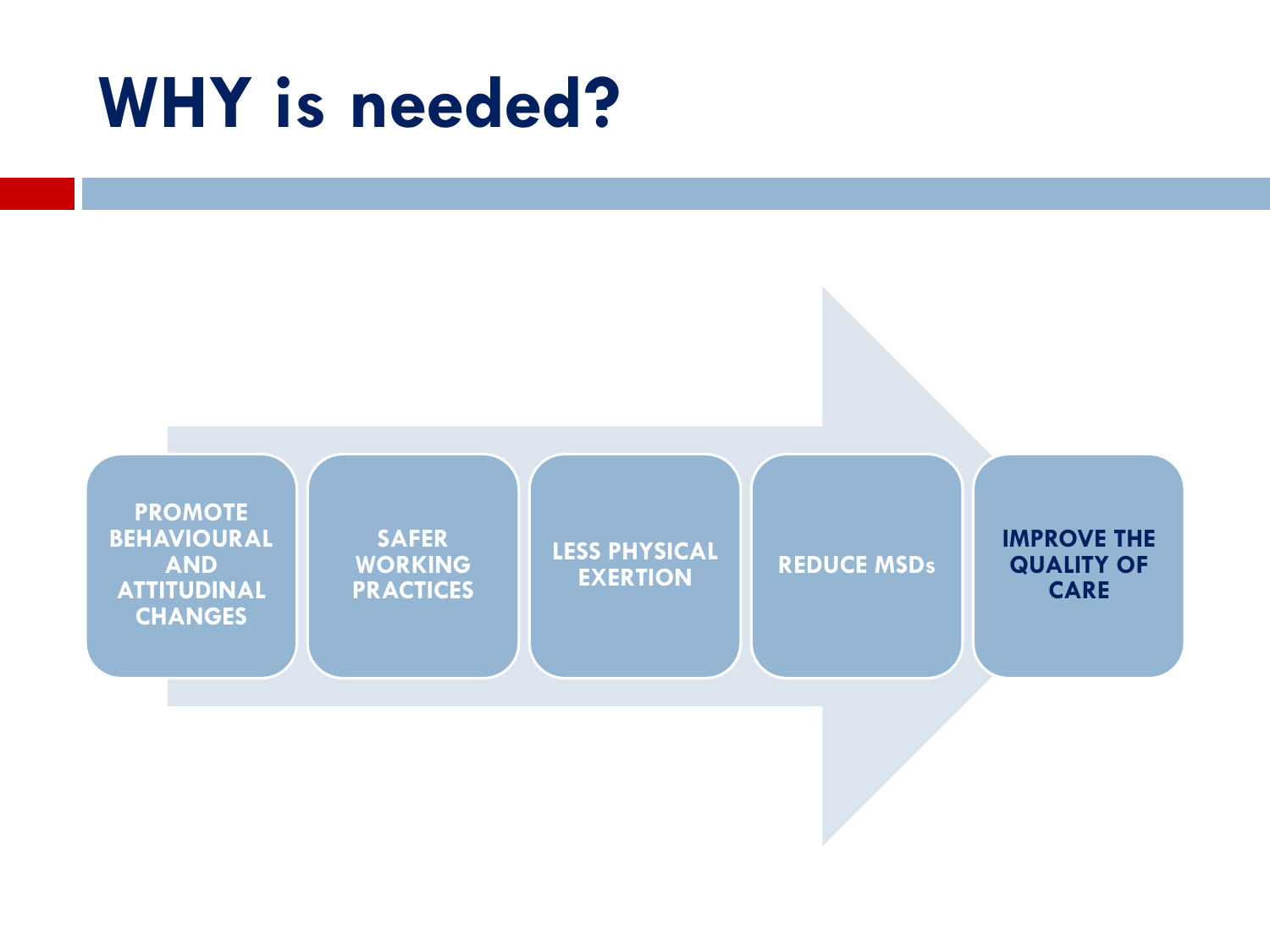## **WHY** is needed?

### **Legal requirements**

**Directive 89/391 EEC** (Safety&Health)

**Directive 90/269 EEC** (Manual handling of loads)

### **International standards**

#### **ISO/TR 12296**

Ergonomics - Manual handling of people in the healthcare sector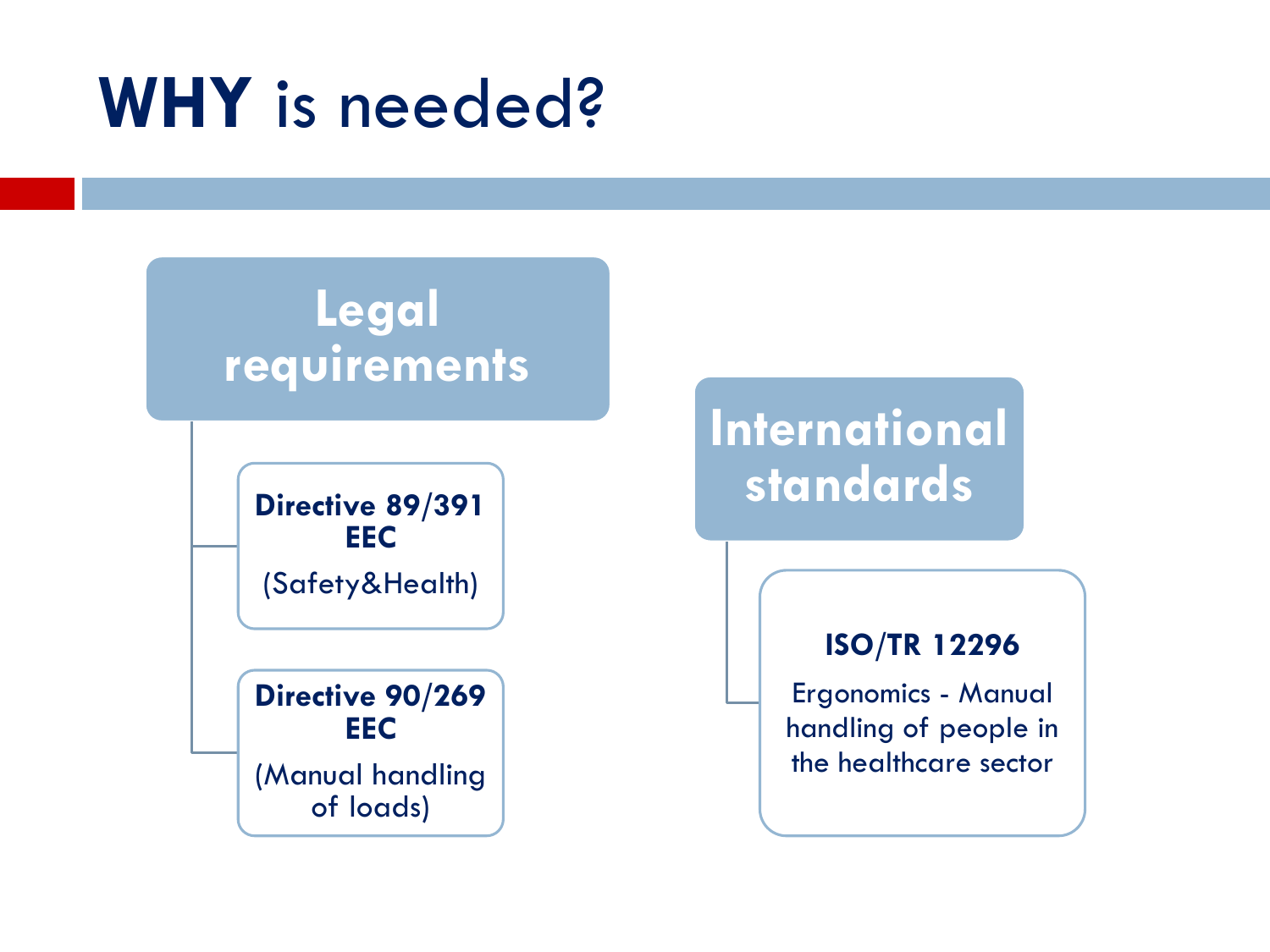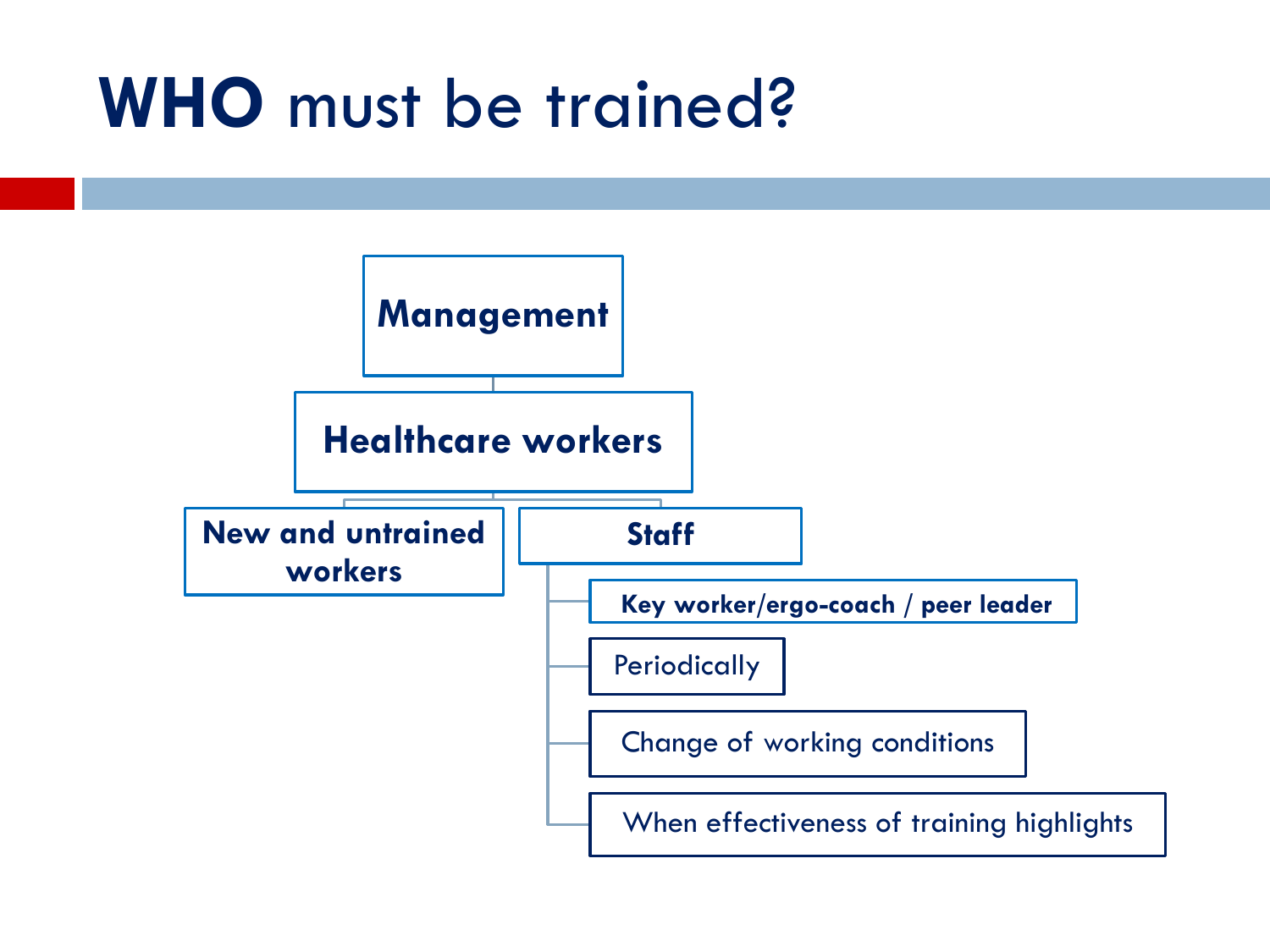# Caregiver students

#### **ISO/TR 12296**

Ergonomics — Manual handling of people in the healthcare sector

**If not already provided, it is recommended that the indicated educational contents be included in the teaching programmes of caregiver schools.**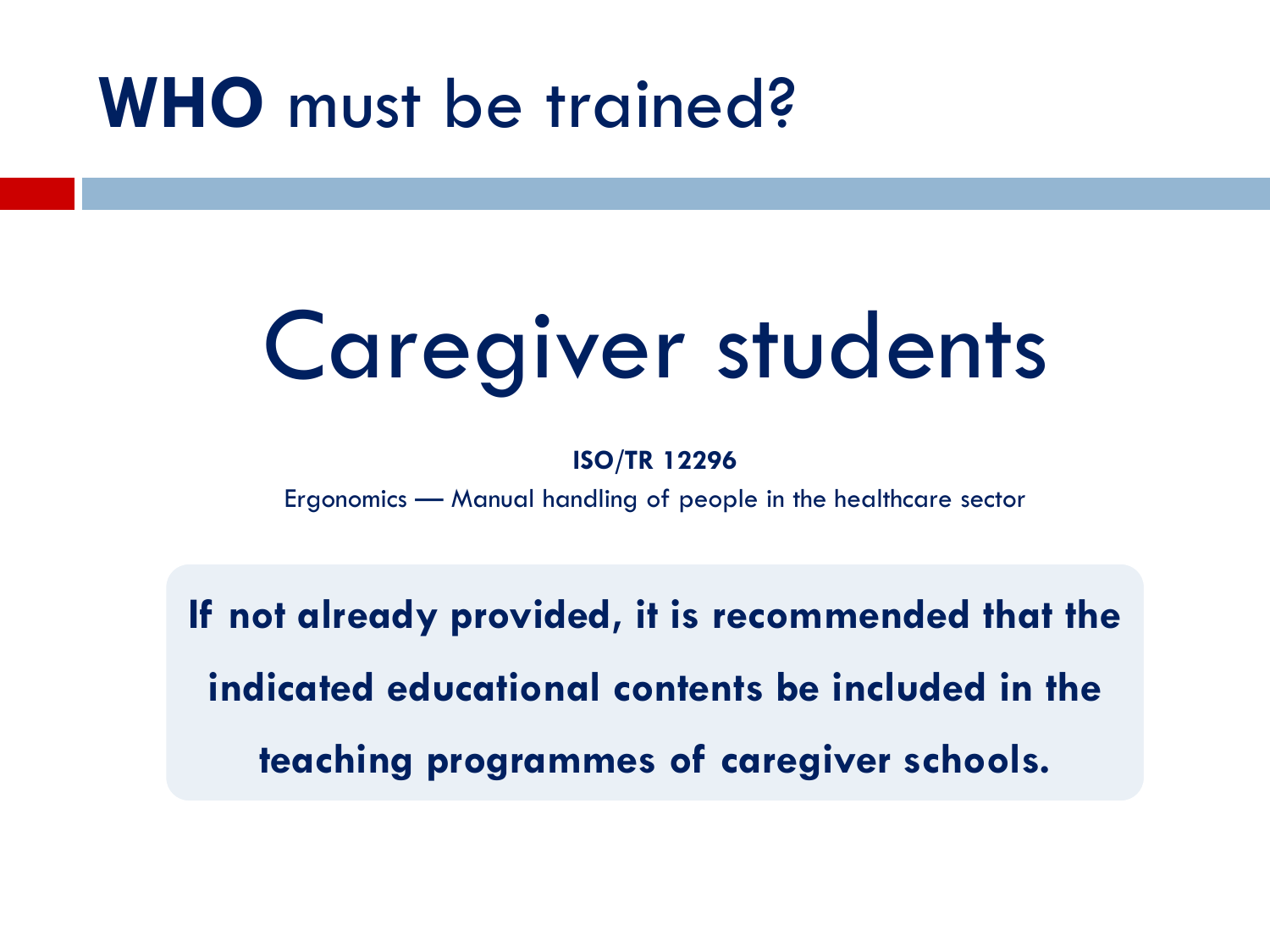#### **NURSING SCHOOLS**

**Dutch Study**

Method: Survey ( $n= 45$  nursing schools, response 80%) and expert meeting

On average 11,4 hour is spend on patient handling, ergonomics

Almost 50% of the schools offer ergonomics as a special subject

80% systematically intertwine patient handling in other subjects

89% of the schools explicitly focus on ergonomics during internships

Ergonomie in de zorgopleiding, Vries EM de, Knibbe NE, Knibbe JJ (LOCOmotion). Gezond & Zeker, Stichting RegioPlus, Zoetermeer (2011)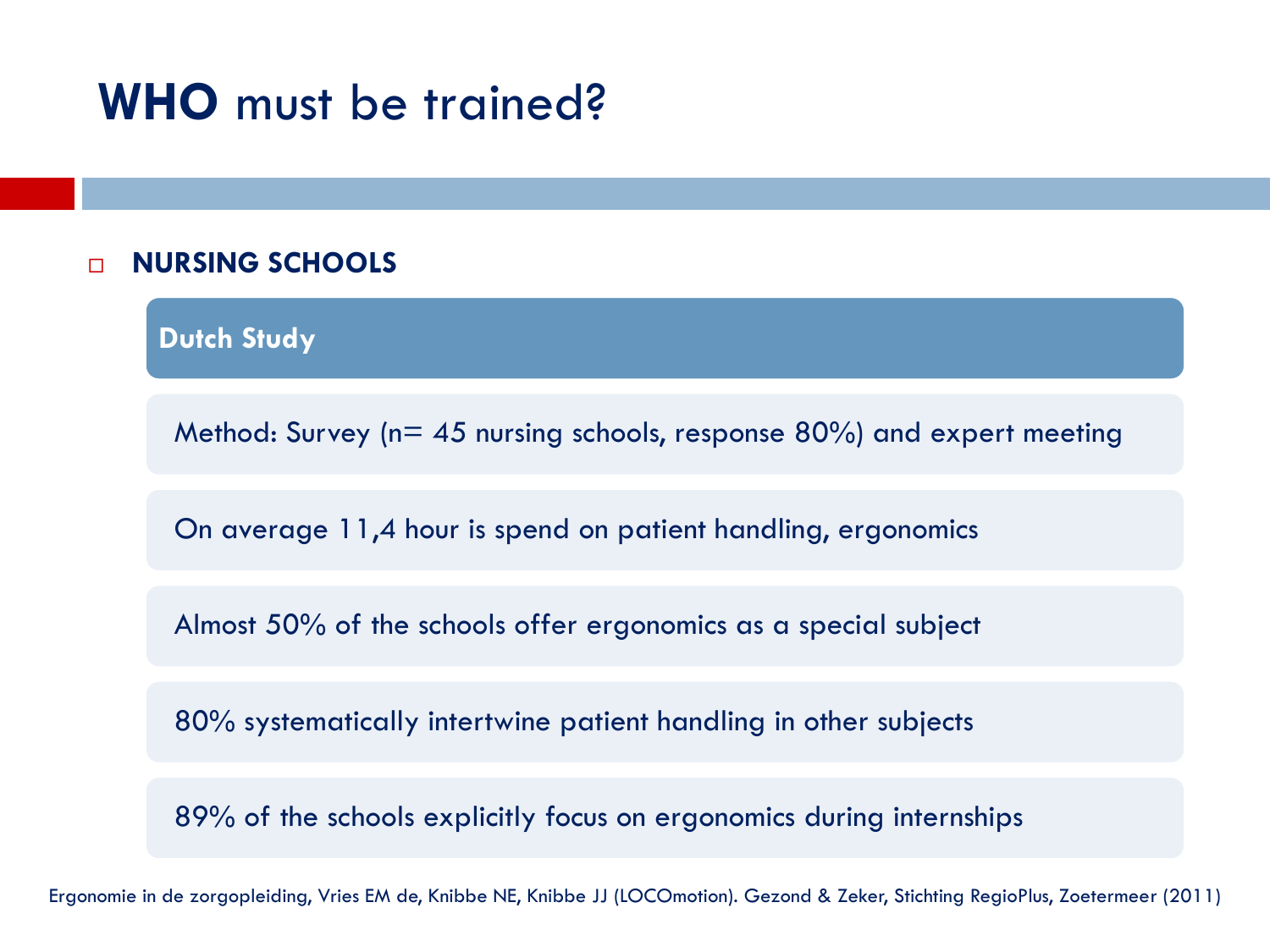#### **NURSING SCHOOLS**

**German Study**

Documents on which nursing vocational education is based in different German federal states

Inadequate form of specialist learning materials

Insufficient prerequisites for the proper teaching of Ergonomic Patient Handling among teachers

Lack of regulations governing cooperation between learning sites

Differences in the implementation of practical training at practical learning sites

Ergonomic patient handling in the nursing vocational education. Current situation in Germany and consequences for action, Hermann S, Michaelis M, Shulz A. (2014)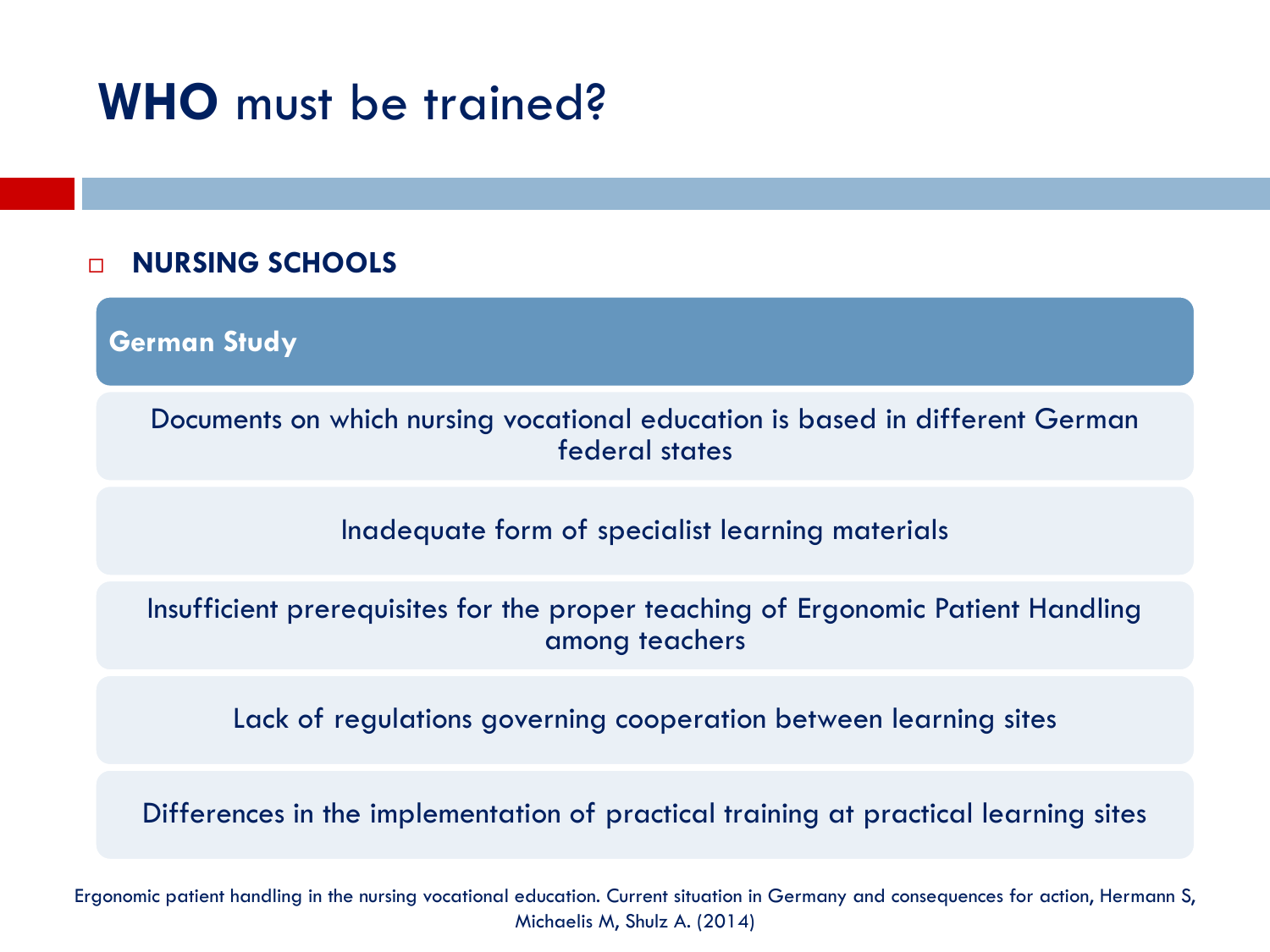### **HOW** should **NOT** be the proper training?

#### □ Isolated action

□ Lifting techniques based solely on "proper" body mechanics



| Limits for compressive forces on<br><b>lumbar discs</b> |        |  |  |
|---------------------------------------------------------|--------|--|--|
| Age                                                     | Female |  |  |
| 20                                                      | 440 N  |  |  |
| 30                                                      | 380 N  |  |  |
| 40                                                      | 320 N  |  |  |
| 50                                                      | 250 N  |  |  |
| $\geq 60$                                               | 180 N  |  |  |

Dortmund Lumbar Load Study (Jäger, 2007)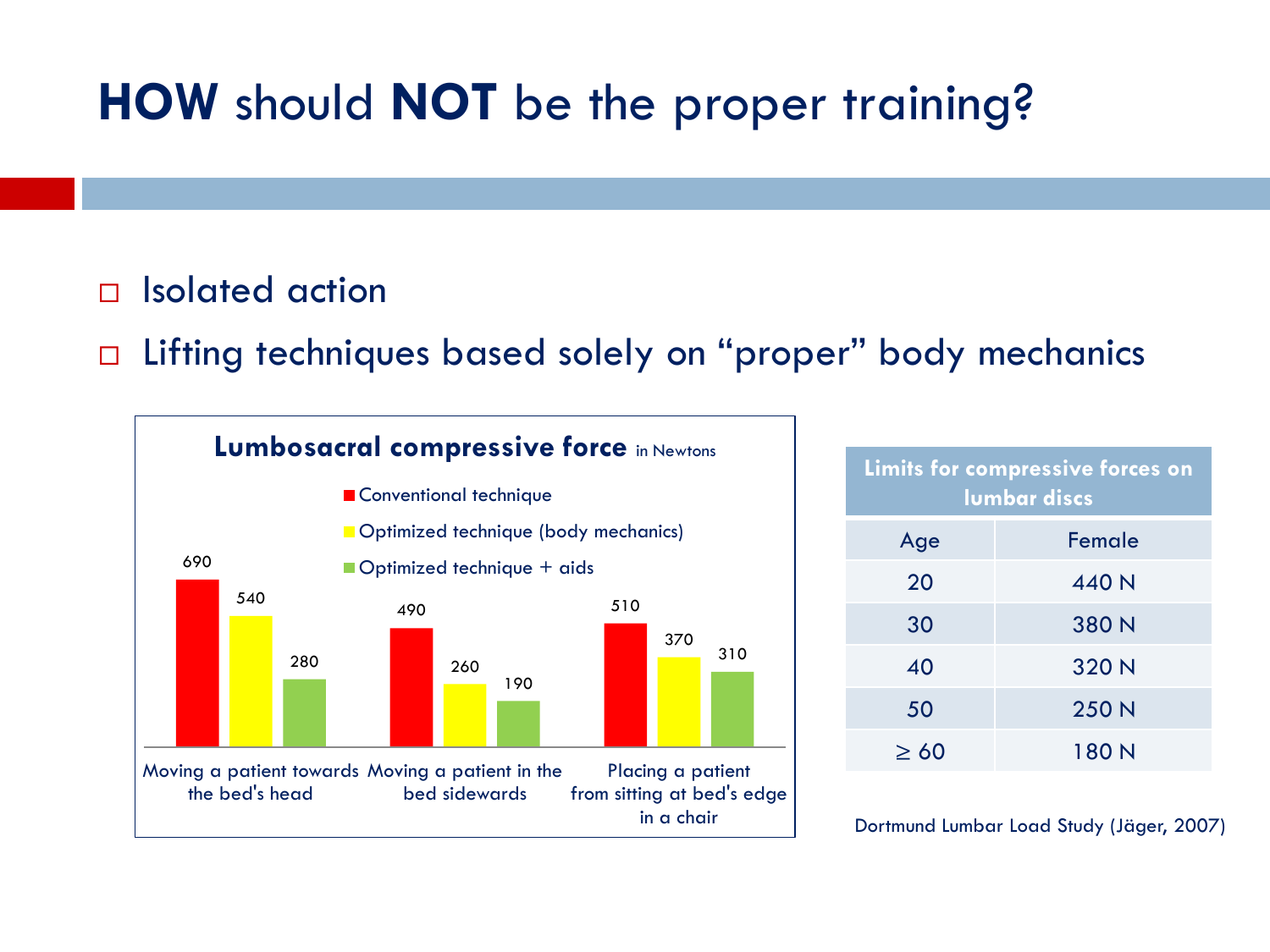**HOW** should be the proper training?

### **S**afe **P**atient **H**andling **Strategy/POLICY**

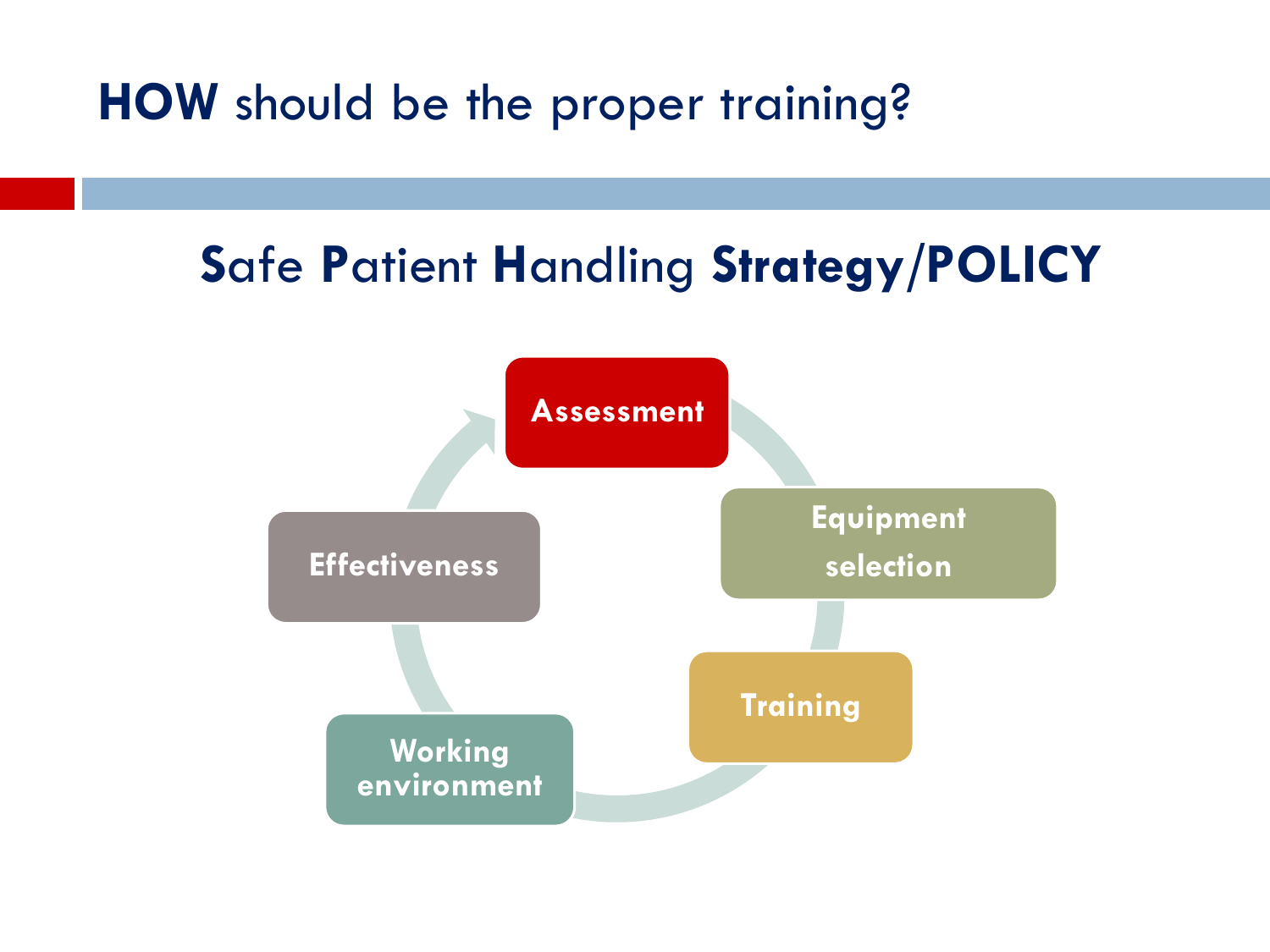### **HOW** should be the proper training?

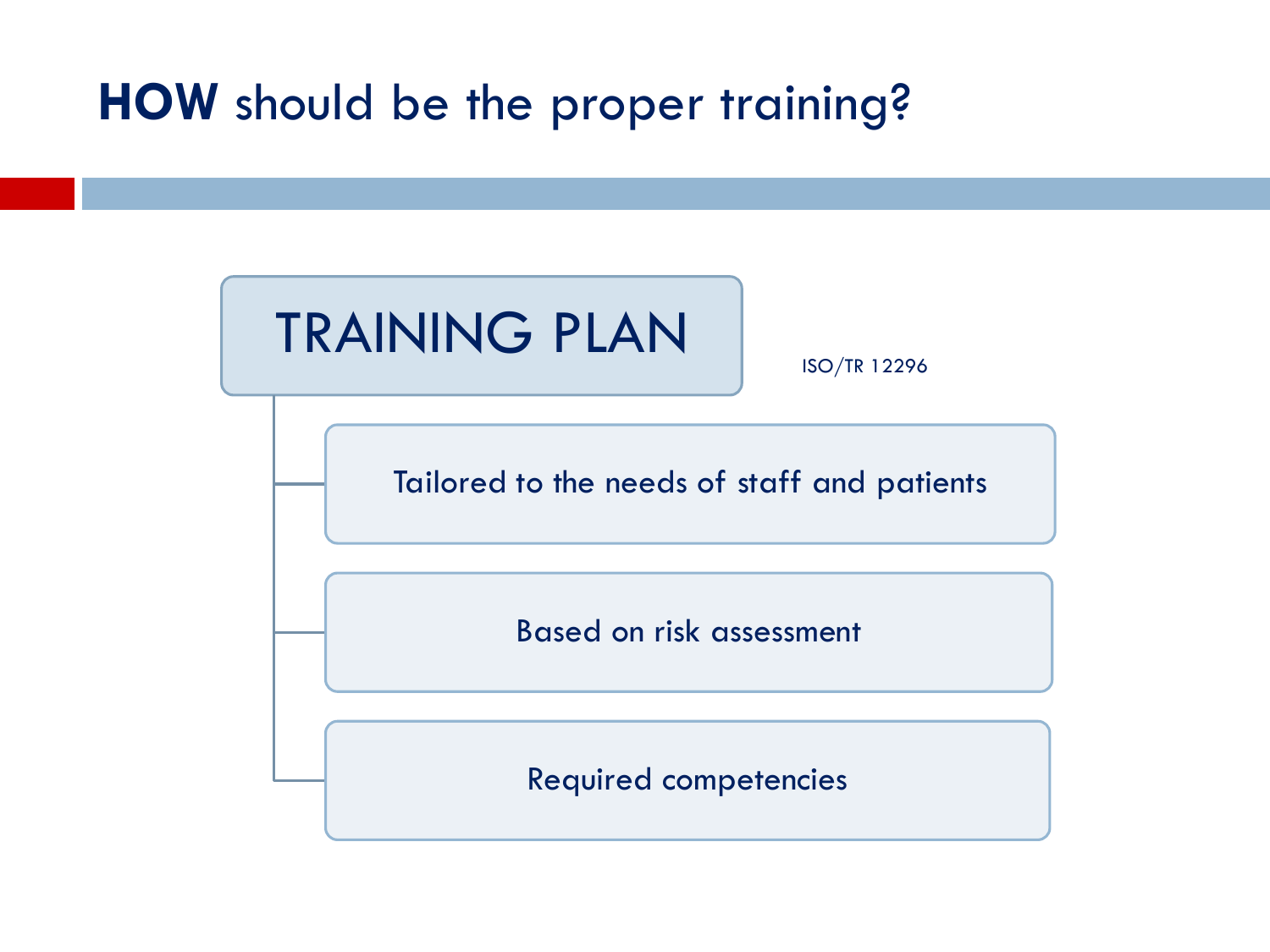### **HOW** should be the proper training?

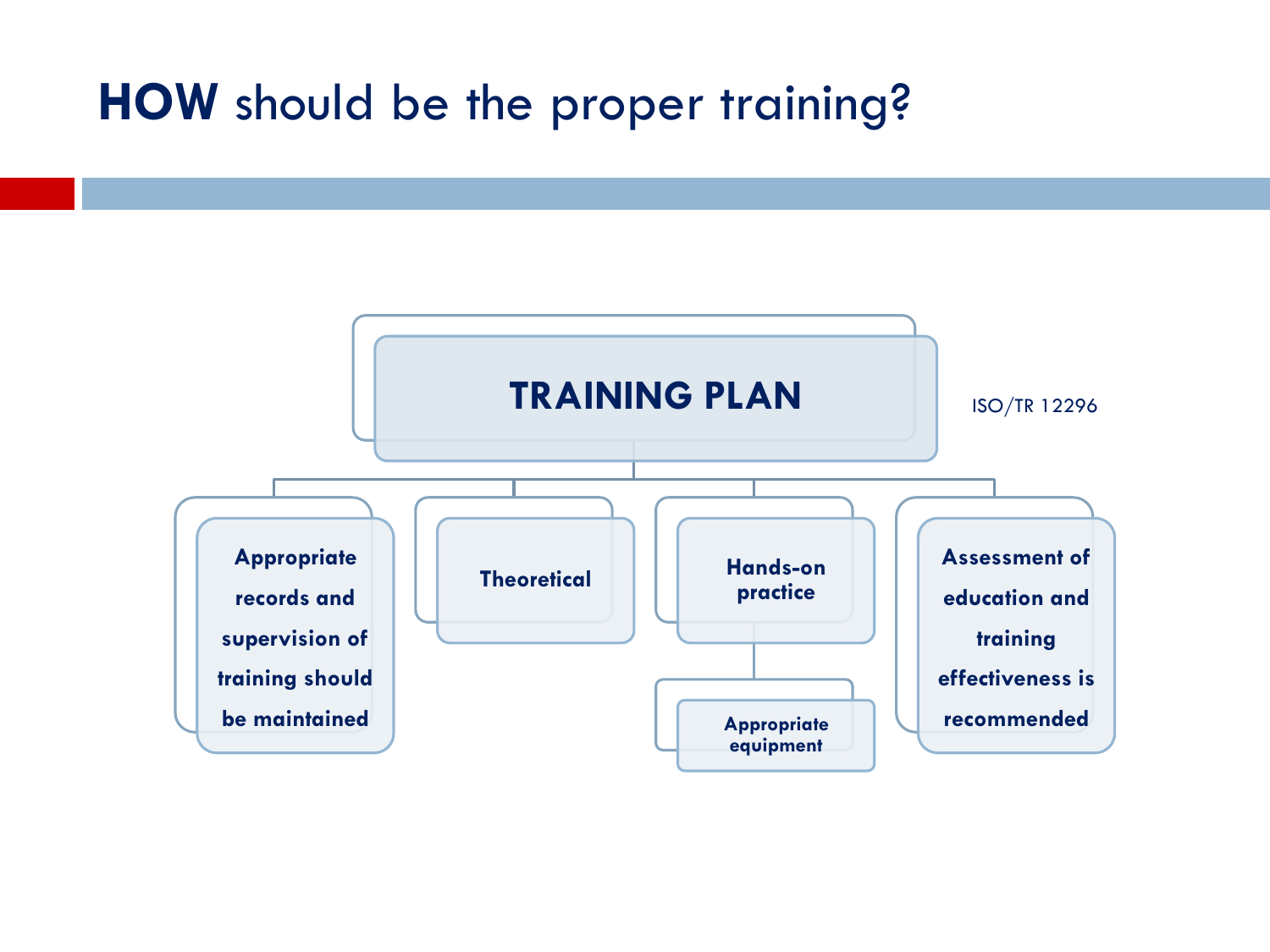### WHICH should be the competencies? ISO/TR 12296









### CORE COMPETENCIES

Knowledge of legal responsibilities, local policy and procedures

Understanding potential risk factors in patient handling activities

Acquired basic knowledge of ergonomics, anatomy and biomechanics of the musculoskeletal system, causes of injury and musculoskeletal disorders

Ability to carry out risk assessment of patient's condition

Ability to select and use appropriate equipment safely

Knowledge and skills to apply principles of normal human movement to achieve safer patient handling and maximize patient independence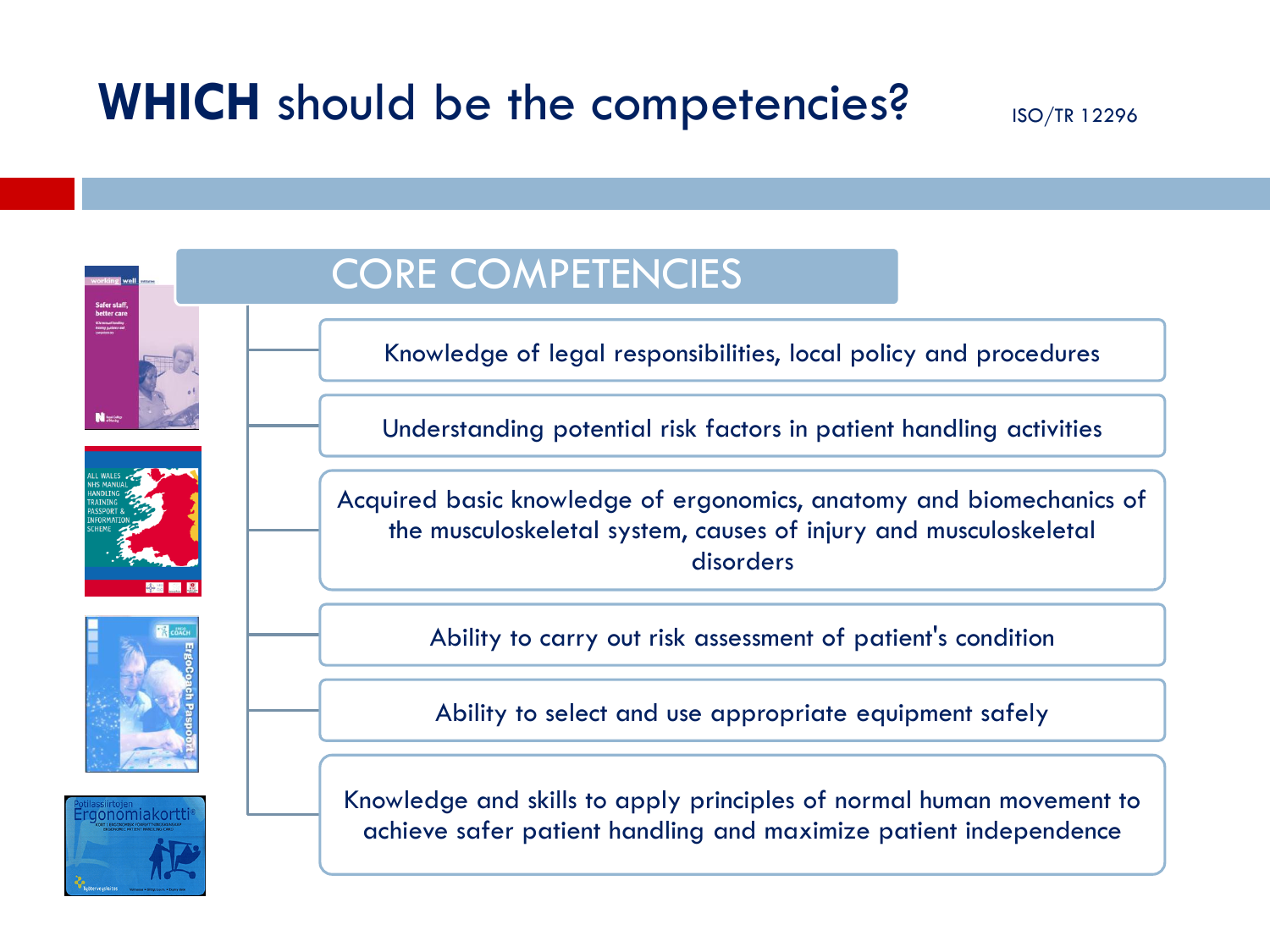### **HOW** do we know if our training is effective?

### **EFFECTIVENESS**

ISO/TR 12296

Managers/supervisors monitor compliance with patient handling policies and procedures

Patient handling risk assessments are in place and are implemented

Managers audit and monitor practice in the workplace and correct unsafe practices of staff

Managers monitor the outcomes and effectiveness of the training as an integral part of a risk management system

Managers check whether lifting equipment is being stored, serviced and used correctly

Performance is measured against agreed-upon standards; competencies or the work technique are assessed

Reporting and investigation of accidents/incidents which result from patient handling activities

Find out more: TROPHI: development of a tool to measure complex, multi-factorial patient handling interventions, Fray M, Hignett M. Ergonomics (2013)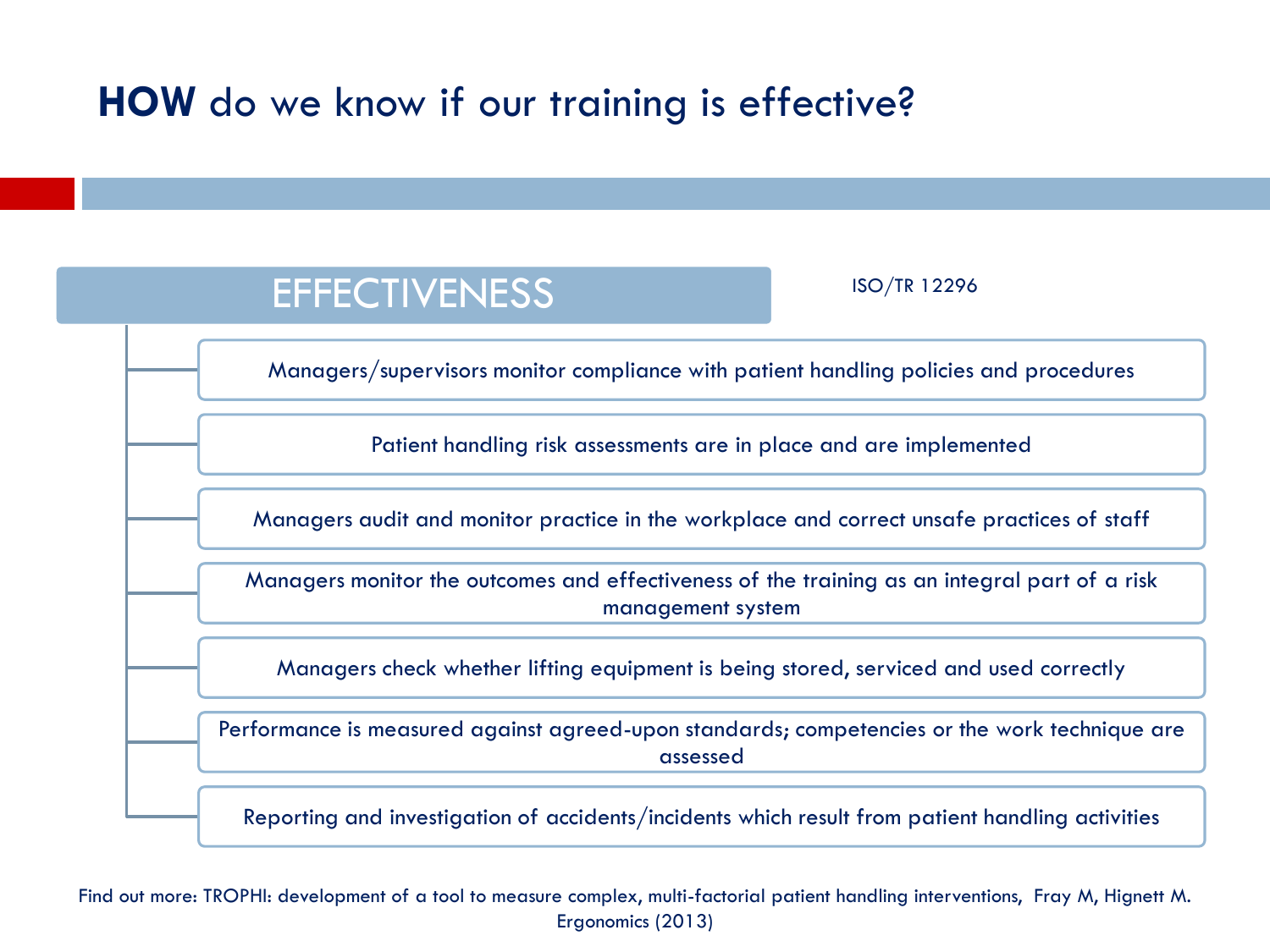### **CONCLUSIONS**